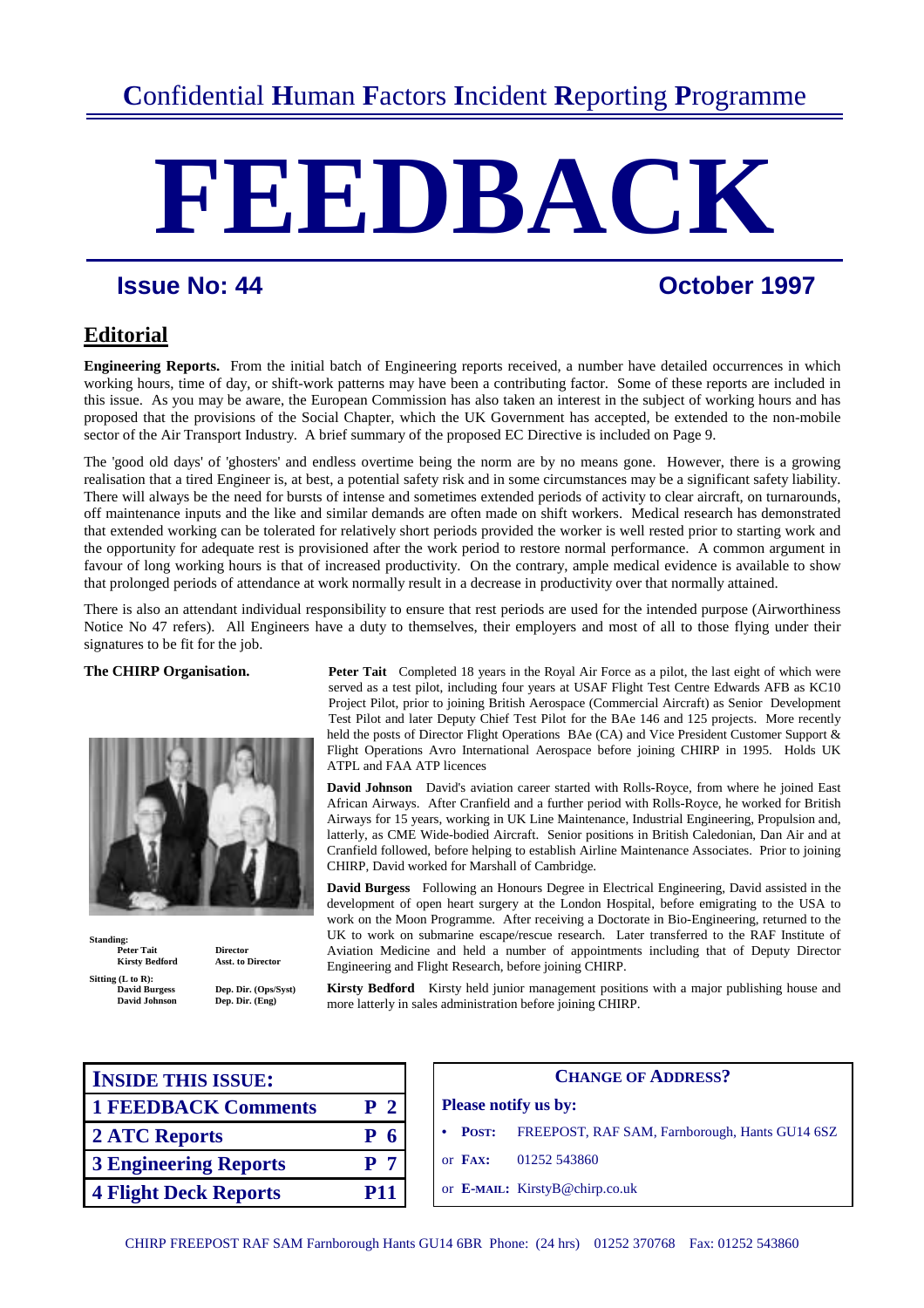# **A Reminder on the Magazine Format:**

The following fonts are used:

- Disidentified reports. These are reproduced with minimum text changes
- *CHIRP Comments are italicised*
- Verbatim Third Party responses are printed in SWISS type

# **FEEDBACK - COMMENTS**

# **FB43 - Disorientation - An Alarming Experience**

The 'Alarming Experience' in the latest CHIRP was such a riveting read it has galvanised me into writing to you.

The writer's candour is commendable, but has your comment not rather missed the point? Surely the burning issue ought to be how it can be possible for a helicopter to be in the descent at 300 feet from the ground in IMC at night? This would be below minima at many airfields served by recognised navaids and runway lighting?

The commercial pressure/management coercion described by your other helicopter correspondent *(FB43 Commander's Decision)* is valid enough, but I would add pilot peer pressure ("he could not get in, but I did"). It is only because there are no rules that this can flourish.

Far be it for me to point a finger. As a copilot I have personally overflown a turreted five-storey castle at 500 feet AGL and not seen it until alighting on the croquet lawn. I have also descended at 200 feet AGL in fog before overshooting a manor house. The aircraft's GPS *(Global Positioning System)* was inoperative at the time, so the Captain used a hand-held GPS receiver resting on the door pull. My first touchdown there was in sunshine; I noted the fine trees sheltering the house and paddocks and could not help wondering!

Lastly, on a rainy night on finals to another castle, I found myself discerning individual leaves on trees from my door window. The ancient pile was comprehensively floodlit, but intermittently obscured by pockets of post cold front fracto-stratus. Realising in a

flash that just one more in front of us would doom us to destruction, I called "####, Pull Up, Pull Up" as calmly as I could. To his great credit he did, immediately and with full power.

Some weeks later in daylight I looked back along our flight path that night. Only the crowns of the deciduous trees were visible across the park's skyline. In between, and the closer they were, the more of them could be seen, were stately cedars. We had been descending over rising ground - even something the best radar altimeter cannot show.

In transit outside CAS the principle of terrain clearance in IMC is plain enough. Anything you might otherwise bump into has been cleared by a minimum of 1,000 feet. Similarly, there is no ambiguity about a non-visual runway approach. Every possible permutation of obstacle hazard, landing direction, navaid visible, even aircraft handling characteristics has been computed to promulgate landing minima. Compliance with these is not optional and is equally obligatory to helicopters.

But if descending without visual references to an area not designated for the purpose of take-off or landing, just how low is a helicopter allowed to fly? There is no definitive answer, and I am profoundly convinced it is time there was.

Only a short time ago a DIY IMC let-down was confined to what used to be called 'cloudbreakers'. The old RNAV's performance, prone to lane jumping and flashing its orange warning light at exactly the wrong moment, was sufficient to deter most from attempting anything more ambitious.

Since the Gulf War though, GPS has made such improvements in reliability, presentation and even flight control integration in some equipment that, for the most understandable reasons, and in a vacuum of defining parameters, pilots are doing everything they possibly can to accommodate client requirements. This has created the potential for a highly dangerous grey area. At the moment, anything goes because regulation has not kept pace with the enhanced technology fitted to IFR on-shore helicopters.

Within the last year the fatality record of British registered aircraft in this category is very sobering. As winter draws near a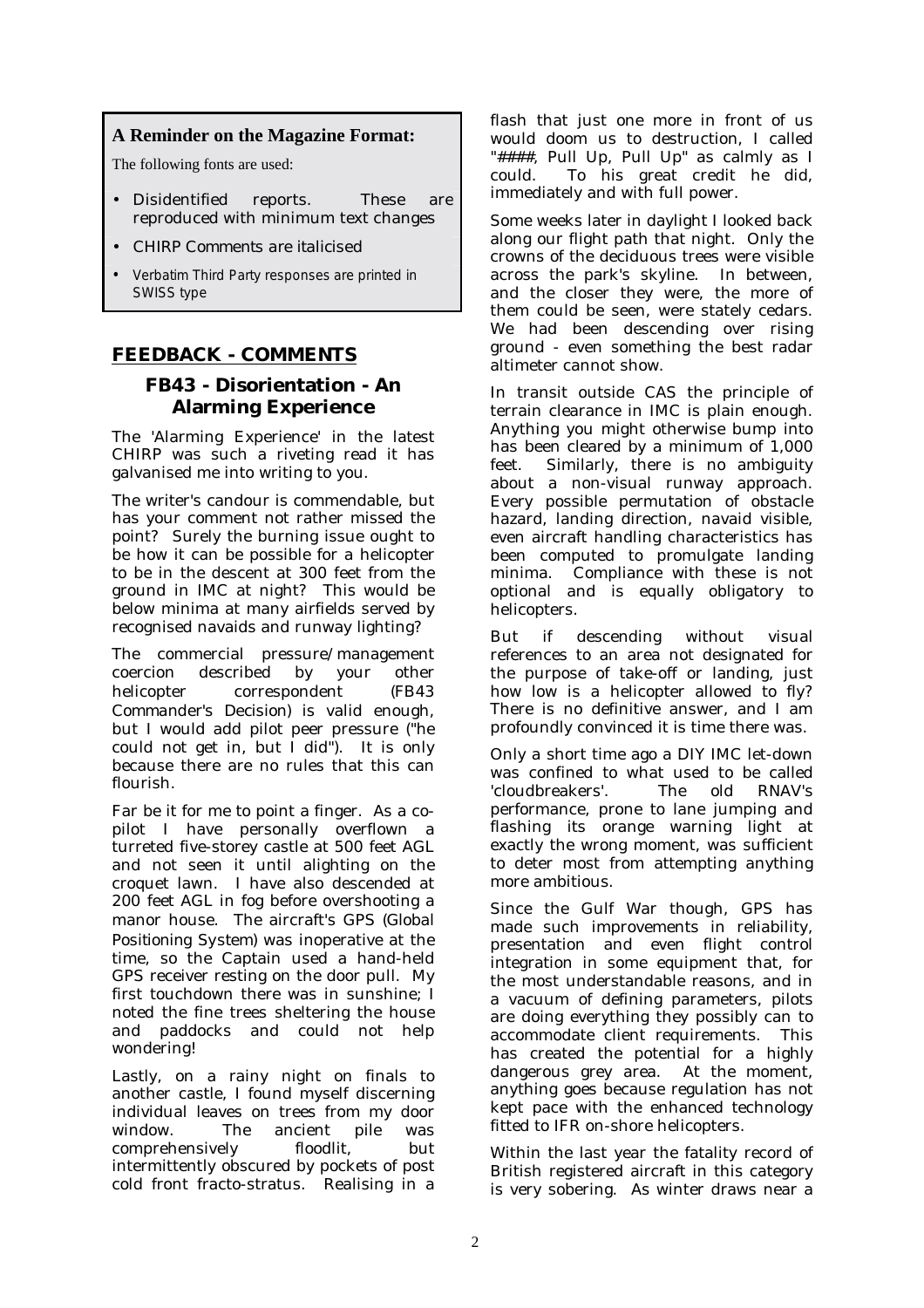rigorous scrutiny and reappraisal of nonvisual approaches to helicopter sites, in theory and practice, by the appropriate regulatory authority would, I suggest, be most timely.

#### **\*\*\*\*\*\*\*\*\*\*\*\***

# **FB43 - Keeping Abreast of Change**

*In FEEDBACK 43 'Keeping abreast of Change', a reporter asked why the currency of aeronautical information was not checked during visits by CAA Flight Operations Inspectors. Captain Tim Sindall Head Flight Operations Inspectorate (Aeroplanes) CAA (SRG) has provided the following response:* 

Flight Operations Inspectors routinely carry out sample checks of documents such as operations manuals, flight crew notices, aircraft checklists, etc the primary purpose of which is to specify how aircraft are to be operated. Also, on an opportunity basis, the Inspectors will check the currency of reference documents such as AICs on which operations manual material may be based. This latter activity will have a lesser priority, often being little more than a check on the administrative capability of the organisation concerned.

In line with our policy of encouraging operators and their staffs to be proactive in what they do to deliver high standards. I would suggest that the quickest solution would be for your correspondent to bring any deficiency he or she observes to the notice of the person responsible for providing current information and for removing any that has passed its sell-by date.

#### **\*\*\*\*\*\***

*The following comment was also received on the same issue:* 

### **NTAOCHs**

I think that the list of publications given in your item 'Keeping abreast of change' could reasonably include Notices to AOC Holders (NTAOCH<sub>s</sub>).

There is a lot of information in them, which is not only just of interest, but does actually concern operating crews.

Yet in every company for which I have flown, there seems to be a tendency to discourage crews from reading them. Copies always seem to be kept where crews are unable to see them and on occasions when I have asked to see them, there has always been a certain degree of reluctance. Questions such as "What do you want to read them for?"

I have even known young co-pilots who do not even know that NTAOCHs even exist.

The information in them is not confidential and crews have every right to be allowed to read them. My cynical mind suggests that they sometimes contain information which operators would prefer crews not to know about.

NTAOCH No 6/94 on duty limitations was of great interest. Yet the only way most pilots got to hear about that one was when BALPA addressed the problem by sending a copy to every member, if my memory serves me correctly.

I suppose the best answer to that question would have been "I don't know until I have read them!"

*All flight crew should be aware that in a letter dated 18 August 1997 the CAA (SRG) Flight Operations Department notified all recipients of NTAOCHs of the following change in procedures for the dissemination of information to Industry:* 

With immediate effect, NTAOCHs will cease to be issued.

With the exception of Aeronautical Information Circulars the sole means by which the *(CAA/SRG*) Flight Operations Department will communicate with Industry will be a series of 'Flight Operations Department Communications'.

#### **\*\*\*\*\*\*\*\*\*\*\*\***

# **FB43 - Call Sign Confusion**

Easy solution, use "Forty four, Ninety nine" as per the whole of the USA. It works!

# **FB43 - Readback Confusion**

**\*\*\*\*\*\*\*\*\*\*\*\*** 

Perhaps the Captain should stick to addressing the passengers only when in the cruise, and concentrate on flying the aeroplane when in the descent (and climb for that matter). This is a common enough standard with many operators.

**\*\*\*\*\*\*\*\*\*\*\*\***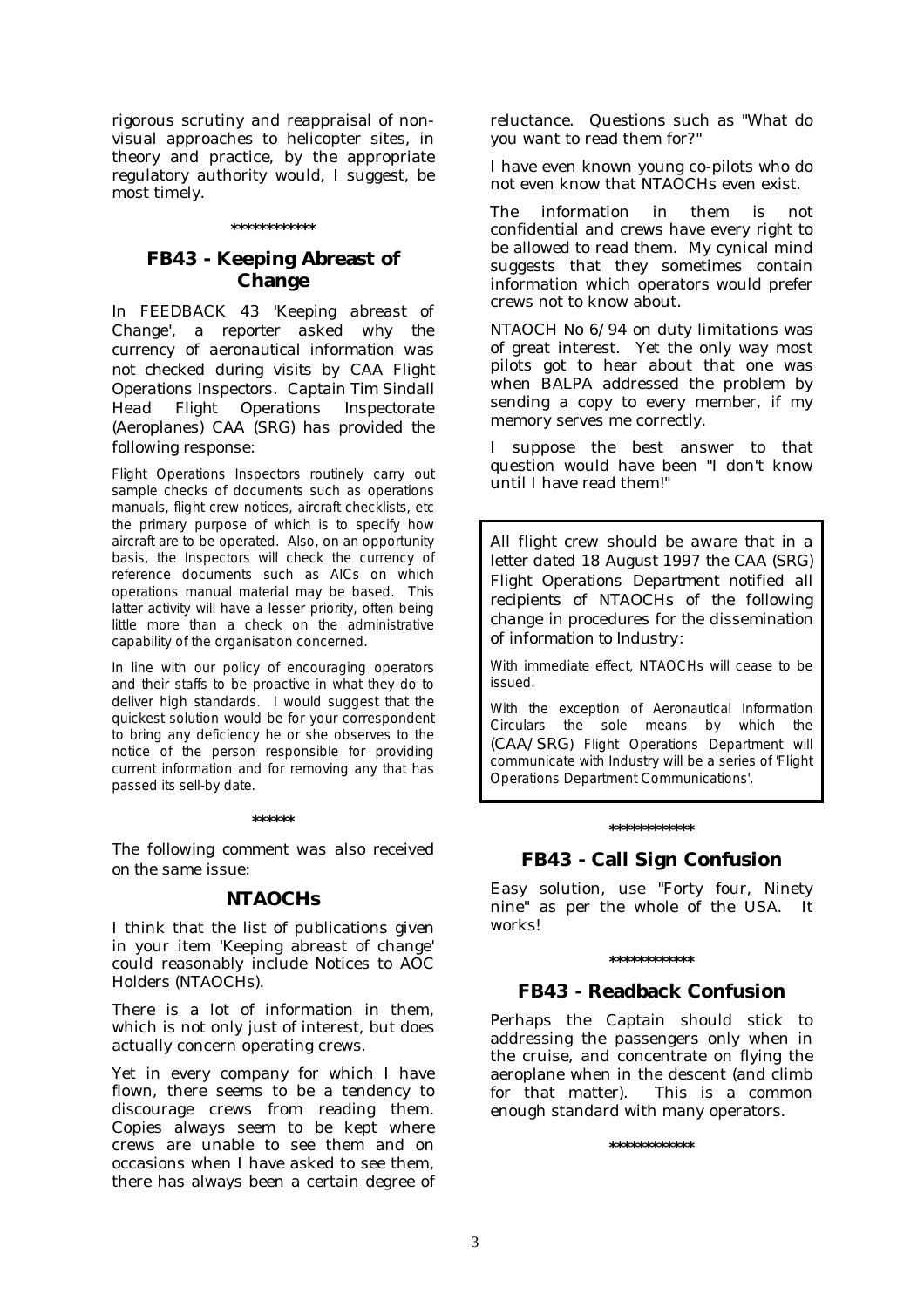# **FB43 - Message for Inspector Morse from Inspector Clueso**

The comment "Normally after rollout a backtrack to runway exit is executed without recourse to the Tower ATC after Radar Approach" caused me to wince slightly. The writer indicated that he, in fact, did this while still on the Radar frequency and that subsequently the tower "chewed his ear" because there was an a/c at the hold for a quick departure. Okay, no major incident this time, but consider the following.

He touches down safely and rolls down the runway. The tower controller tells an aircraft on final approach "Land after the (a/c type) on the runway". This would not be heard by our colleague on the runway, because he is still on the radar frequency but at this point he decides to backtrack. Need I say more?

The Land After Procedure is detailed in UK AIP RAC 5.1.1 and Manual of Air Traffic Services (MATS) Part 1 Sect 2-9.

*The MATS Part 2 Procedures for many airfields prohibit the use of the Land After Procedure when backtracking is required. Interestingly, MATS Part 1 makes no mention of this point.* 

#### **\*\*\*\*\*\*\*\*\*\*\*\***

# **FB43 - Which QNH?**

The regional QNH is of real value for operators outside regulated airspace adjacent to or below the transition altitude e.g. a number of GA operators. Reasons are:

- 1. The transition altitude in the open FIR is based on the regional QNH, providing a common datum over an area.
- 2. Because the regional QNH is based on the lowest forecast pressure for the region it gives a better terrain clearance margin, especially when barometer pressure is changing rapidly with time.
- 3. If one is operating outside controlled airspace with a limited communications radio fit and few ground stations, local QNH's may not be readily available e.g SW England at weekends.
- 4. Transit of MATZ (based on QFE) coupled with a busy ATC environment

e.g. Lyneham - Bristol area results in changing altimeter datums, but may incur difficulty in obtaining local QNH's. However, given the Portland and Cotswold settings in advance one always has a safe altimeter setting to rely on.

One point that I would suggest merits examination are some of the ASR boundaries. The London TMA is now so big it might as well absorb the Chatham ASR.

Finally, I would refute the writer's comment about "entrenched views within the military in NATS". That is nonsense.

#### **\*\*\*\*\*\*\*\*\*\*\*\***

# **FB43 - ATCO Familiarisation**

*Comments have continued to be received on the subject of ATCO Familiarisation since FEEDBACK 43 was published.* 

*The comments reflect two aspects of previous reports. One is the undoubted value of properly organised Familiarisation Flights and the frustration that results when the process proves to be inadequate. The second relates to the comments on RTF procedures in one of the reports (FB43 Page 2).* 

#### **(1)**

I think more ATCO's would take familiarisation flights if they didn't encounter the following.

- 1. Sub-load tickets that involve hanging about at the UK airport and then trying to explain to check in staff abroad who you are. I have several colleagues who have been left behind as the aircraft departs with a full cabin and empty jump seat because airport staff did not inform the crew of the ATCO on a familiarisation flight.
- 2. Crew that are not expecting an ATCO on a familiarisation flight.
- 3. Crews that make you feel particularly unwelcome. I have travelled with foreign carriers with crews who speak limited conversational English, yet they have gone out of their way to make me feel welcome.
- 4. I travelled with another carrier with a British Captain who gave all the children access to the flight deck before me and the ATCO I was travelling with.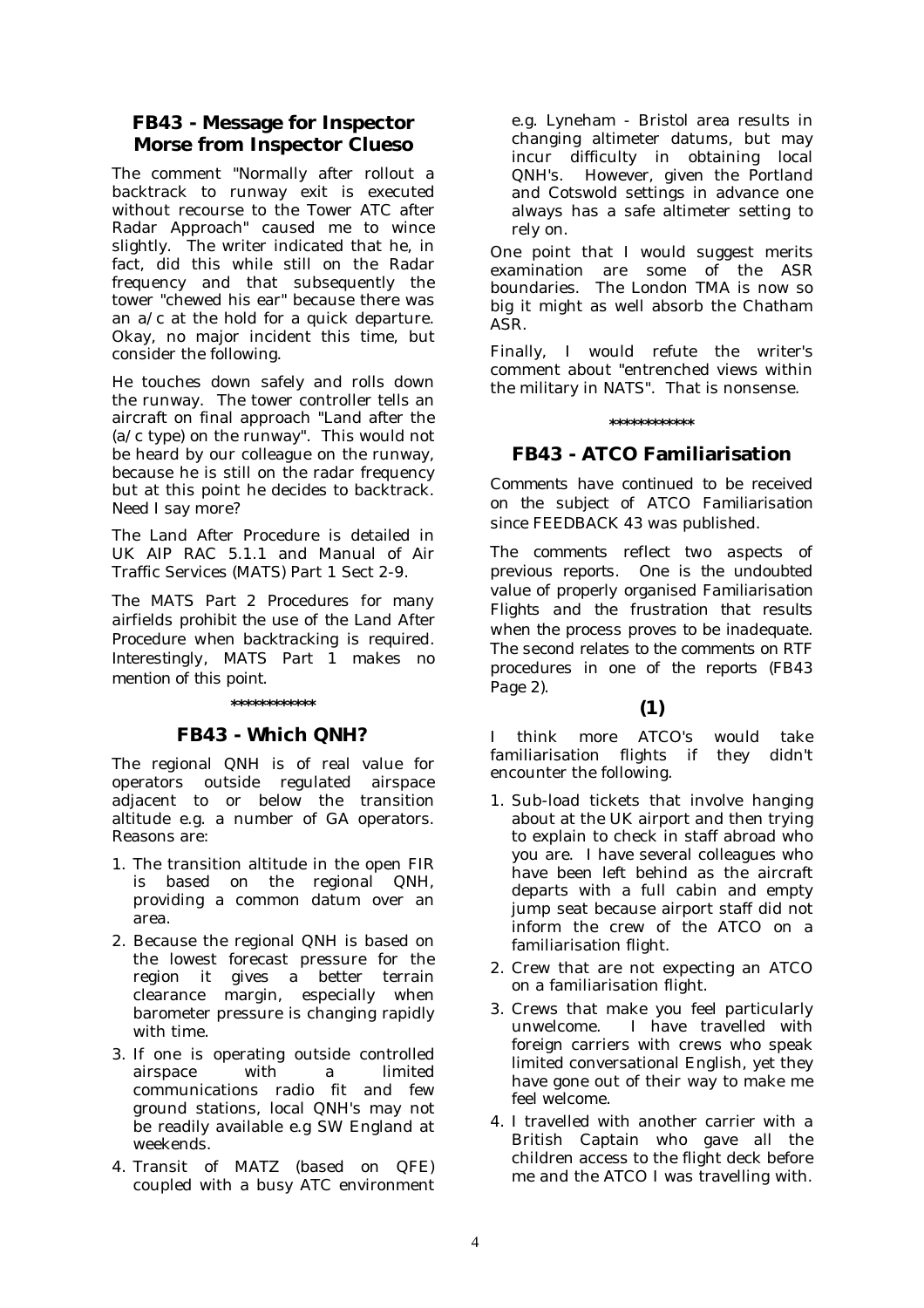We then got a ten-minute visit in cruise.

5. The method of introduction to the crew which takes the form of a letter addressed to the captain of flight XYZ and which has to be handed to the cabin crew on boarding. I'm surprised that any of these letters make it to the flight deck during this busy time.

#### **\*\*\*\*\*\***

## **(2)**

I would like to comment briefly on the item in FB43 ATCO Familiarisation (1)

Your contributor writes; 'It's no help to receive calls like "G-GABC' on frequency" or just a callsign'. In most cases this may be true. However, a recent operating procedure on the Final Director frequency at EGLL requires only the callsign to be passed on first contact.

On this frequency the timing of instructions to aircraft is critical and finite. This is due to the unusually high concentration of RT calls made on this frequency and the close proximity of the aircraft involved. It has been found that when aircraft report in with height and heading information (sometimes they report in with just about every piece of information that they can think of), it seriously affects the ability of the Final Director to achieve the required spacing or separations.

This 'callsign only' procedure is safe as the fully marked flight progress strip is passed from the previous controller to the Final Director so in effect the Director already knows the information required.

So pilots if you are requested to 'contact Director with callsign only' please do so.

# **\*\*\*\*\*\***

# **(3)**

Although not really Human Factors, the statement in the report ATCO Familiarisation Flights (1) regarding the RTF requirements on departure (Para 3, 4 and 5) should be corrected.

The requirement should be exactly as he states in Para 5, but unfortunately it is not defined in this way in the AIP *(Aeronautical Information Publication)*. So whilst I agree 100% with the suggested philosophy (and the background ATCO obligations), we are not yet at a point where the pilot has such a responsibility.

A change in this requirement has been sought, but many months have passed with no action having being implemented, despite the incidence of SID 'level busts your correspondent referred to.

AIP RAC 3-1-15 Para 4 lays down the requirements, and Para 4.1.1 is the 'offending' paragraph. This states (in the copy I am looking at):-

"The initial call on changing radio frequency shall contain only the aircraft identification and flight level". I interpret this to be the actual level at the time of the report - perhaps a clarification could be gleaned?

The note then goes on to say:-

"When changing frequency between any of the London Control or Manchester Control sectors, pilots are required to state their call sign and Flight Level/altitudes only …", "When the aircraft is in level flight but cleared to another .. both should be passed... similarly, when the aircraft is not in level flight, the pilot should state the level through which the  $a/c$  is passing and the level to which it is cleared.."

Consequently, unless I am reading an out of date instruction, the case of departure from AN AIRFIELD, is NOT covered by the latter requirement. A simple change to the wording is all that is required, ATC want the change, so I can only assume the delay is because the pilots don't want it - perhaps as the other writer suggests it is because the system is not understood by the majority of flight crew?

*Clarification of the points detailed by the author is being sought from CAA (SRG) and will be published in a future issue.* 

#### **\*\*\*\*\*\*\*\*\*\*\*\***

# **FB43 - Robin (or) Son - A Solution**

Aren't all aircraft issued with an alpha/numeric code of up to four digits that are used to identify type on an ATC flight plan? Why not use the code instead of the aircraft name? (E.g. Piper Cherokee becomes PA28)

**\*\*\*\*\*\*\*\*\*\*\*\*\*\*\*\*\*\*\*\*\*\*\*\*\*\*\*\*\*\*\*\*\*\*\*\*\*\*\*\*\*\*\*\*\***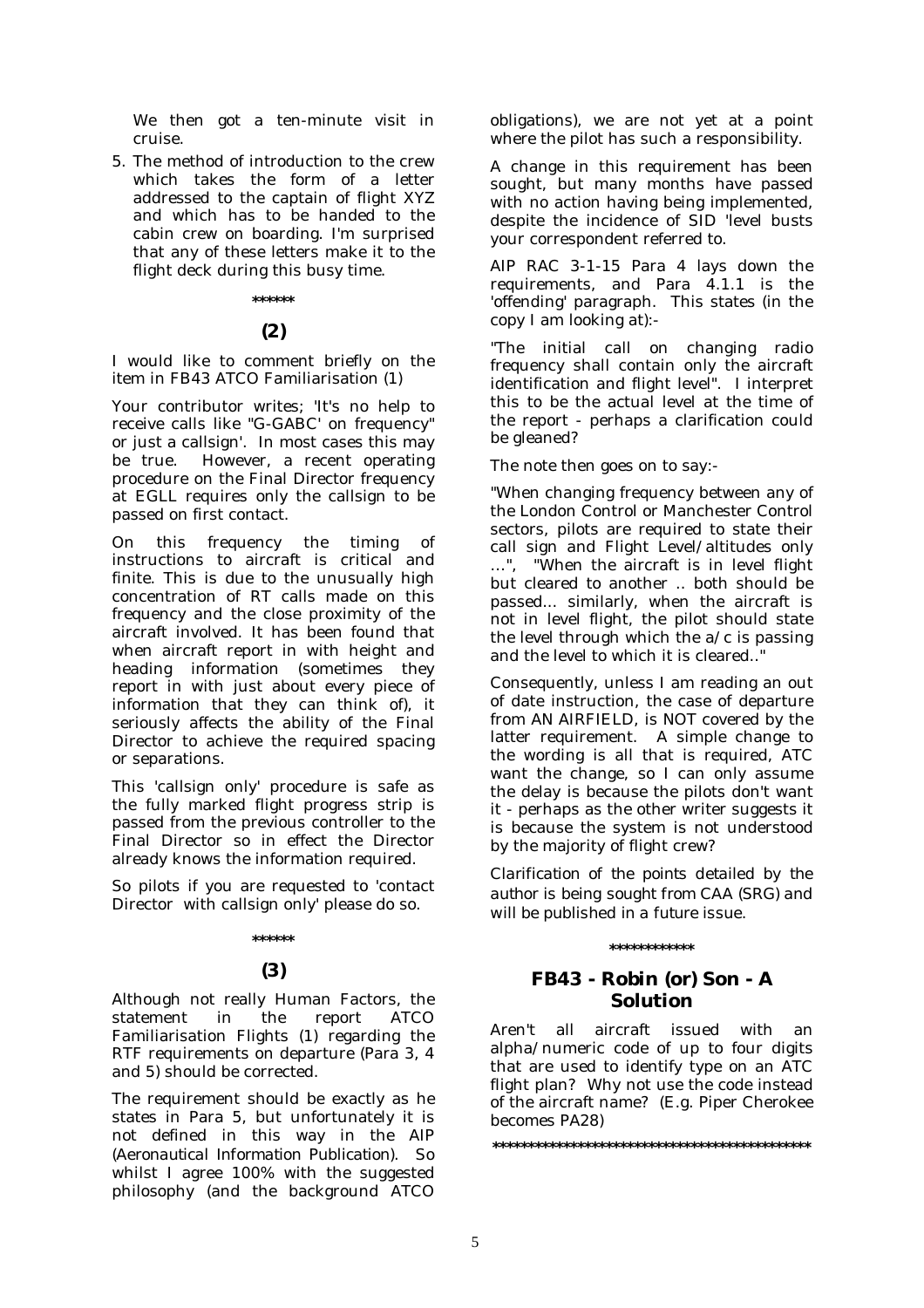# **ATC REPORTS**

### **Work-in-Progress**

I had been given an 'eight mile' inbound check by Radar on an aircraft, which subsequently called me on a three mile final.

I cleared the aircraft to land completely forgetting about the maintenance team that were working on the runway. Fortunately they had instantly vacated the runway on hearing the transmissions and the aircraft landed without incident. The aircraft Captain made no comment, so I'm not sure whether he spotted my mistake.

I attributed the following factors to the error:

- 1. The location of the work party was obscured by the physical structure of the VCR *(Visual Control Room*) as pillars in the windows were in line of view).
- 2. Just prior to the incident a visitor, who had been brought to the VCR, was leaning over my working position taking measurements for fitting shrouds to VDU's. This distraction may have made me overlook the 'Runway Blocked' display strip in position on the VCR desk.
- 3. The incident occurred some two and a half hours into a morning shift with a start time of 0445Z. At this time the early morning fatigue following getting out of bed at such an early hour is at it's worst.

#### **\*\*\*\*\*\*\*\*\*\*\*\***

# **Taxiway Designation - ATC Views**

#### **(1)**

I have to sympathise with the writer in FEEDBACK 43 reference the new Taxiway designators. We too at my unit have had this 'new' ICAO standard system imposed upon us. With a North-South orientated runway, the Airport Authority have in their wisdom divided the taxiways into (basically) an East-West format. In low visibility procedures we have an incident waiting to happen.

The various taxiways have an alphabetical designation - Alpha, Bravo, Charlie, etc. Holding positions are each denoted by a number BUT they have literally used 2's and 4's! - (asking for trouble). So, a common occurrence is to taxi an aircraft to 'Charlie 2', an intermediate location on the taxiway (which runs the length of the runway and includes access to/from the ramp). This location is used to hold aircraft whilst others pass on an intersecting taxiway. The problem looms a busy controller inadvertently says "ABC123 taxi Charlie 2 (to) runway  $\ddot{\#}$ " and a collision occurs at the intersection.

I firmly believe in the old maxim "If it ain't broke, don't fix it". I have had instances of pilots querying instructions such as 'Taxi D2 (Delta Two) runway ##" asking exactly where they ought to go. I really do dread low visibility during our morning 'rush' when 40 or so aircraft depart in a little over an hour.

# **\*\*\*\*\*\* (2)**

This report aims to reiterate the confusing nature of the recently adopted taxiway naming system introduced at a fairly major international airport. The incident occurred at the end of a night shift for both parties.

The aircraft concerned had just vacated the threshold of the departure runway having landed opposite direction and so would have to hold short of the main taxiway until the departure stream of traffic had passed. As all departing a/c were on my frequency, I kept control of the aircraft and it was instructed to "Turn right through FB and then round into FC to hold short of taxiway F". This was duly acknowledged by the crew. However, the aircraft did not turn right at FB and became a head-on conflict with another from the opposite direction. Eventually, the aircraft was fed into FC back onto FB to hold short of taxiway F.

Later that day, I managed to talk to the Captain of the aircraft to obtain some opinions of not only what had gone wrong, but also of the new taxiway system. The crew were on their last leg of the night and being a little tired the attention span wasn't as good as it could be, and it seems that even though they'd read back the correct taxi instruction, they'd heard<br>and not listened. However, if the old However, if the old system had been used, the Captain said that in all likelihood that the situation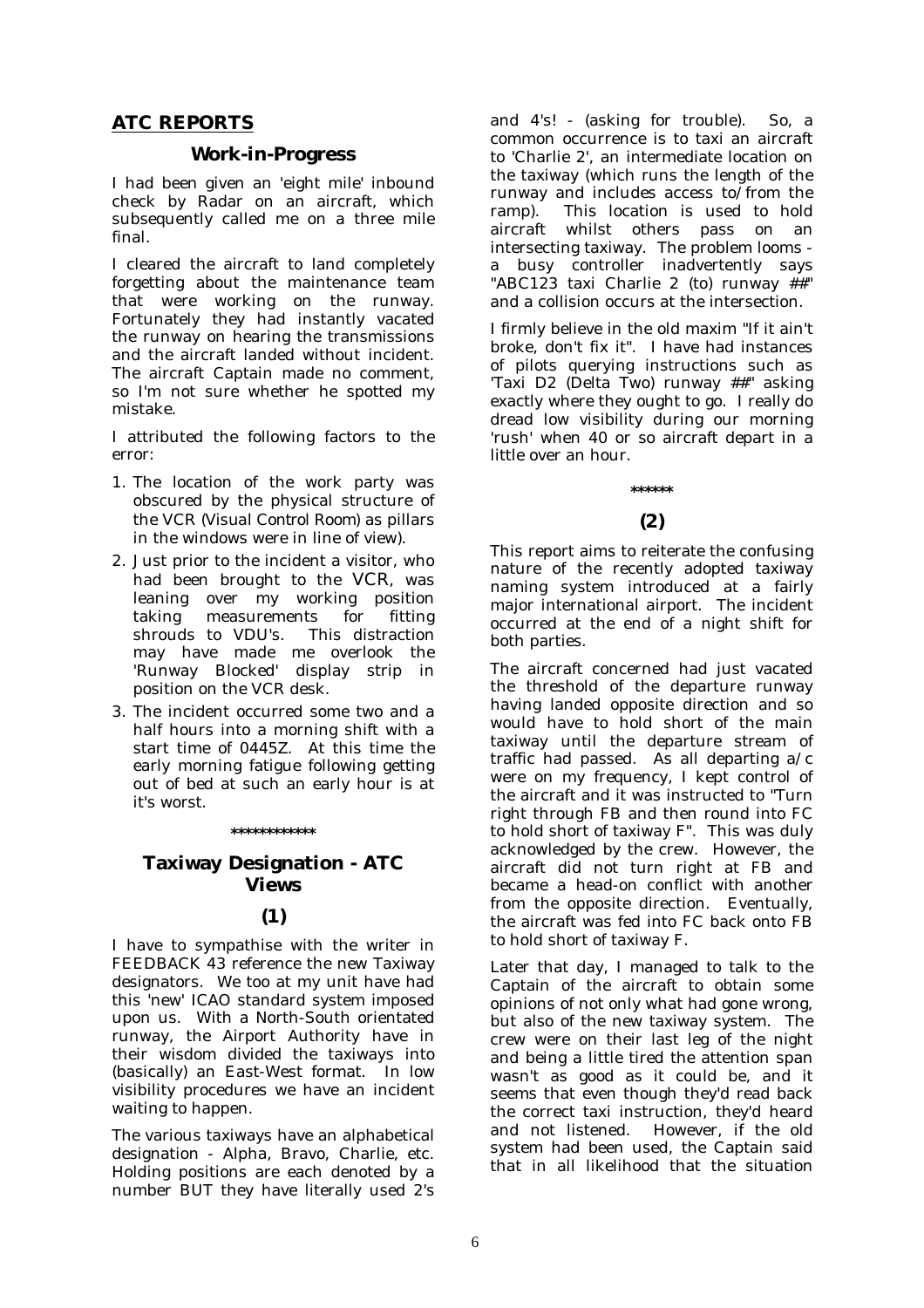would not have occurred because of it's clarity.

As with all pilots with whom I've spoken<br>so far, and controllers (outside so far, and controllers management at least), none appear to be happy with the new system, it being verbose and confusing. Most taxiways are double letters as are the holding points and hence there is no clear distinction between the two outside of using the phase "holding point" (mandatory). The old system had taxiways as numbers and holds as letters, which was very clear, easy and distinct. On busy occasions there now appear to be so many "hotels" in a taxi sequence, one may as well be in Blackpool.

This is now my second occurrence where I've had aircraft head on close to taxiway confusion, and I've had countless other times where although there has been confusion, it didn't put anyone in danger. The old system was very user friendly and safe, and I hope that it doesn't take an accident for this to be seen.

*All of the reports detailing difficulties with the new system of designation were sent to Aerodrome Safety Standards Department CAA (SRG). The response is reproduced below:* 

Thank you for your letter of 2 September, the subject of which was comment following our compliance with the 'new' ICAO system for designating taxiways and holding points. I have digested the …… reports, which you kindly sent us and would at this stage limit my comments to three areas.

First, I am curious that the reasons for adopting the alphabetic system are not understood. Our intentions to come into line with the ICAO requirements, as a contracting State, were first notified in 'Yellow No 77' in 1992, this was followed by an amendment to CAP 168 in 1994 and an AIC (AIC 47) on 1 June 1995. That combination of advertising should have explained adequately the reasons for the change of system and given aerodromes the guidance for clear and unambiguous designation.

Second, there is the question of R/T phraseology used by controllers. The industry went through a similar situation some years ago with 'climb to' and 'descend to', and 'passing 35 for 55' etc. An extensive education process eliminated problems, and I shall ensure that the reported comments are passed to ATSSD.

Third, and last, is the question of aerodrome design. With the new safety management regime it is the responsibility of all licensed aerodromes to

demonstrate that they have in place safe procedures and facilities which are then subject to periodic audit by our Aerodrome Inspectors. Proposals for aerodrome development and design are submitted to Aerodrome Standards, and our advice is offered where we feel it would be of benefit, within the requirements of ICAO and CAP 168.

I will keep you updated on progress. I would also welcome any further comments you may receive on this on the topic via your confidential reporting system.

*The method of designating taxiways is explained fully in CAP168, Licensing of Aerodromes, Pages 7-9 and 7-10. An abbreviated reference can be found in CAP 637, Visual Aids Handbook, Section 3.* 

*However, It would appear that the implementation of the ICAO designation system for taxiways/holding points has been less than simple in the case of some UK airfields. The apparent ease with which confusion can arise is a matter of some concern.* 

*Whilst it is true that crews who routinely use these airfields will probably make fewer mistakes as they become more familiar with the new system, education and familiarity will only ameliorate the type of problems that have been reported. Vulnerabilities in the procedures will remain as potential traps for the unwary or the occasional visitor.* 

**\*\*\*\*\*\*\*\*\*\*\*\*\*\*\*\*\*\*\*\*\*\*\*\*\*\*\*\*\*\*\*\*\*\*\*\*\*\*\*\*\*\*\*\*** 

# **ENGINEERING REPORTS**

# **Why CHIRP for Engineers now?**

I thank you for your letter that introduces Engineers to the CHIRP system.

What I would like to know is why introduce it to us now? Why not in the beginning? Is it because Licensed Aircraft Engineers, like myself, are still seen as part of the cloth cap brigade and not really professional? But then I digress. Many companies have a very good reporting system and as you know internal reporting can be by-passed by the MOR system which is straight to the CAA. Why is the RAF involved? It seems odd, since the cutbacks in the RAF seem to have caused a few problems for them with a few incidents/accidents that civil aviation does not experience. I know how good RAF training is, but then we have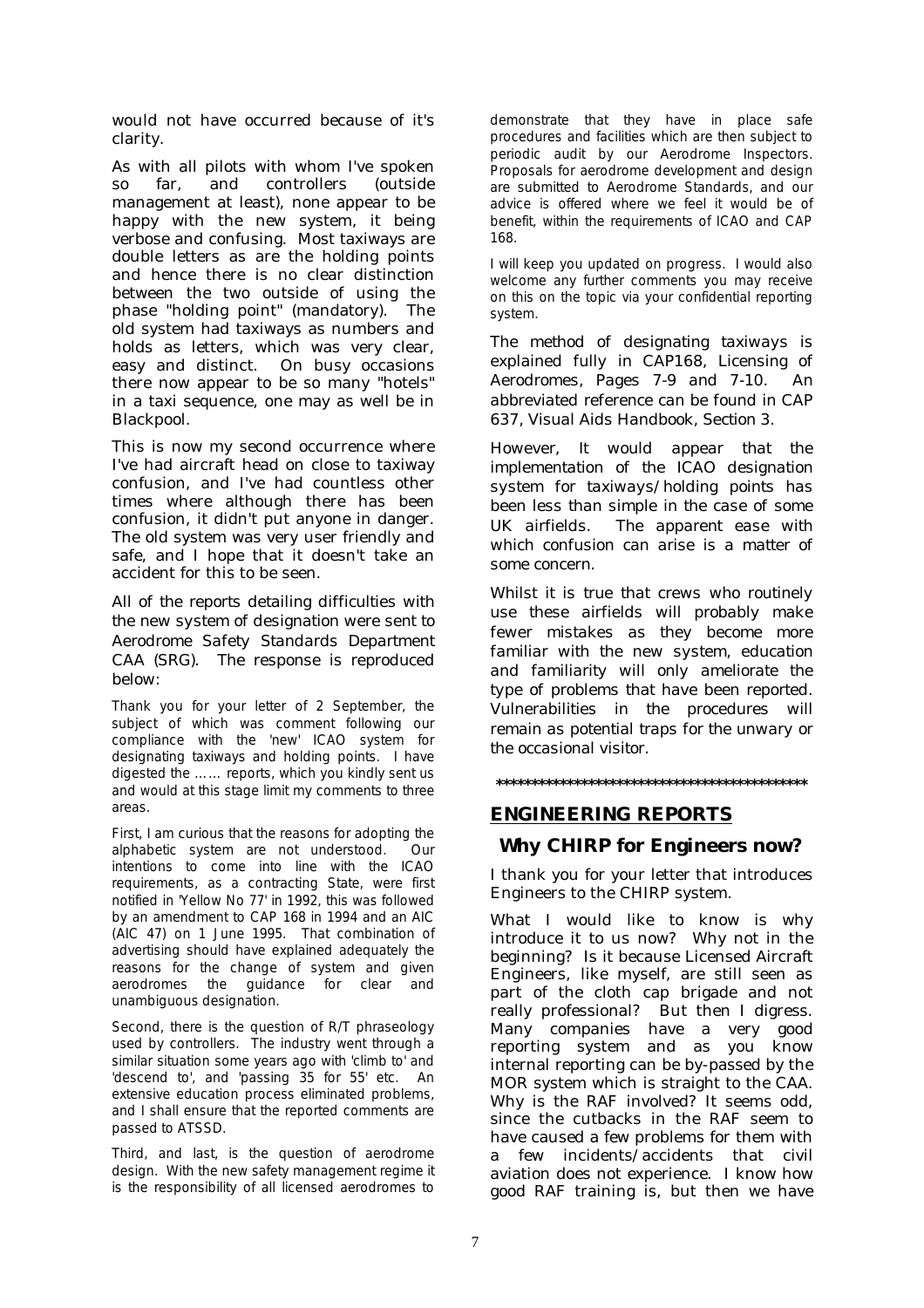gone a long way *(in civil aviation*) since then with (*the likes of)* Concorde.

I do not see the point in "CHIRP" if you are only going to treat Engineers as second grade aircraft workers, we should have been involved from day one. Don't take this as a rejection of an incident reporting system, it's just that the aircraft Engineer is never taken seriously.

*The inclusion of Engineers into the CHIRP system has been considered before, most recently in 1992. At that time, as had been the case previously, there was significant opposition to the proposal to include Engineers from both engineering managements and the Authority.* 

*However, in recognition of the fact that incidents/accidents with maintenance related causal factors have shown an increasing trend in recent times, there has been more widespread support to bring Engineers into the system as one of the measures to combat this unwelcome characteristic.* 

*The fact that we have an address that includes the name of the RAF School of Aviation Medicine does not mean that we are accountable to the RAF. Partly for historic reasons, in that CHIRP was originally managed by the RAF Institute of Aviation Medicine, we continue to occupy accommodation within the School at Farnborough.* 

*One of the principal reasons that CHIRP was set up as a Charitable Trust was to ensure that it remains completely independent of any military, governmental, regulatory or industrial organisation to preserve its impartiality and confidentiality.* 

#### **\*\*\*\*\*\*\*\*\*\*\*\***

# **Assault on Battery?**

A battery was received into workshops and an initial inspection revealed an incident/accident label attached to the main connector side of the battery case. There was no reported incoming defect. (Confirmed by reference to component history).

Earth leakage checks were of acceptable limits and electrolyte levels appeared satisfactory.

It was noted that during the initial top-up charge, the top of the battery cells was hot to the touch; initial discharge was out of limits i.e. discharge time from 40 amps to 20 amps, was 36 minutes. During subsequent disassembly two cells were found to be of the incorrect part number. This type of cell is approx. 30mm less in height than the correct cell part number. Blocks of polystyrene had been used as packing under the shorter cells to raise the level to the height of the adjacent cells to enable connecting links to be fitted.

*This battery had been on loan to a non-UK operator. On return it was subject to an overhaul, but the discrepancy was not discovered on that shop visit.* 

*Following the discovery of the defect, an internal investigation, held to identify the reasons for the failure to detect the problem during the earlier overhaul, failed to address some of the key issues. However, the Airline now confirms that its procedures have since been amended as part of a general review to improve overall quality within its Engineering department.* 

#### **\*\*\*\*\*\*\*\*\*\*\*\***

# **Working Hours**

# **(1)**

Although I have no particular incident to report, I would like to take this opportunity to ask you for your views on a safety matter.

Whilst serving in the RAF we were not allowed to sign off an independent (or duplicate) inspection if we had been on duty for more than 24 hours.

During my time as an Aircraft Licensed Engineer we occasionally worked for more than 24 hours, and at the end of this period we had to clear the paper work and often carry out a duplicate inspection.

I have often thought that in the interest of safety, why the CAA has not considered taking on board the same ruling as the RAF.

**\*\*\*\*\*\***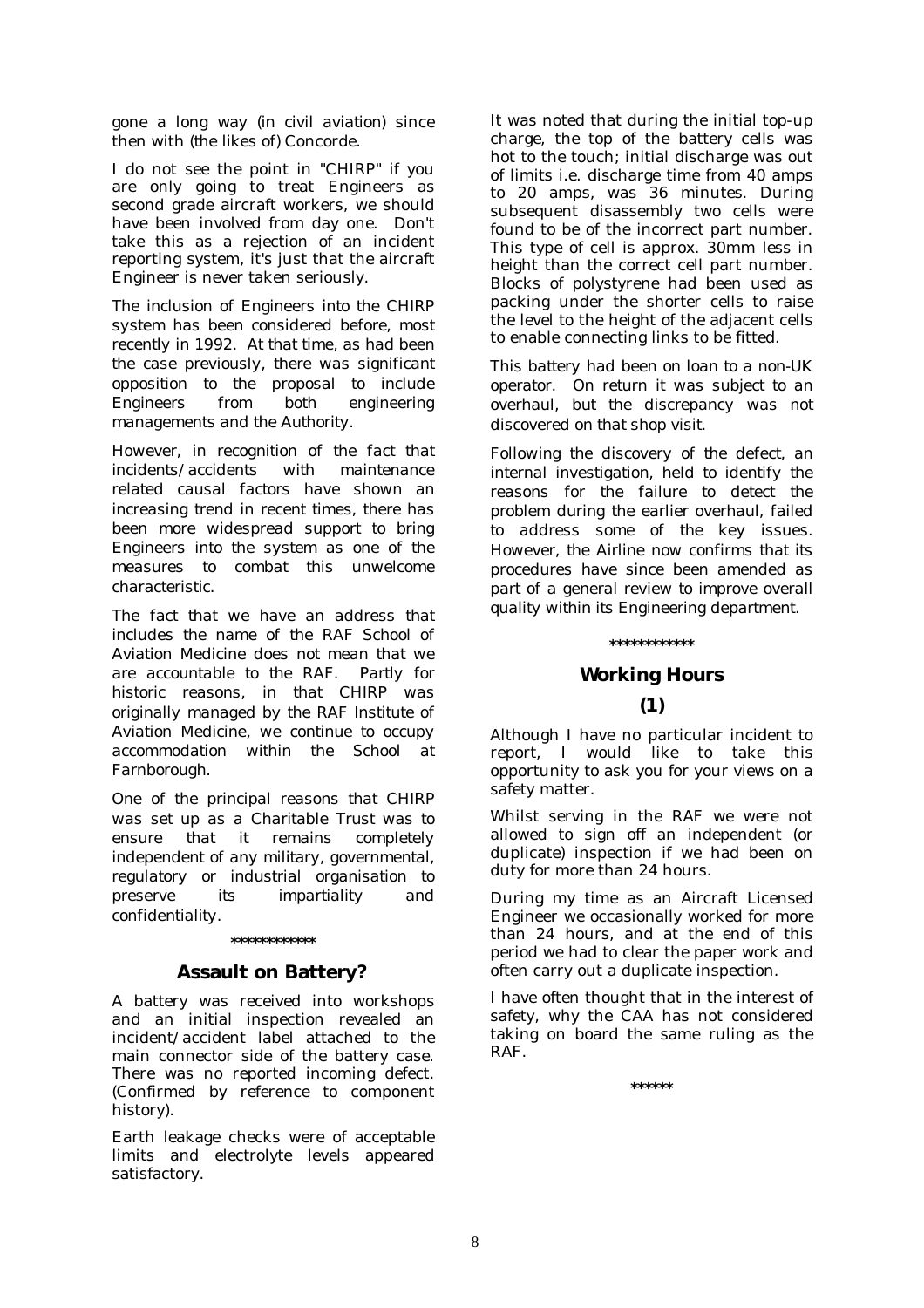A major check was already significantly late and I wanted to put extra certifying resource on the night shift. There was no one available on night shift and my Manager said that since we had already had extra man-hours on the check, I would have to do it (i.e. stay on overnight). I did stay on, but limited my work to minor items and preparing for the next day. I feel quite undue pressure was applied to get me to work when I thought I should not.

My duties would normally be control of staff, quality monitoring and management of the work area. I would sometimes certify work to keep recency, but not at a time of high pressure, such as an extended shift at the end of a check. I am quite happy that I coped by limiting the type of work that I did, but I am unhappy at the pressure applied.

*The Airline involved has been made aware of this incident.* 

*The UK Government has decided that the UK should now accept the provisions of the Social Chapter and follow the rest of Europe in this regard. At the same time, the Council of the European Union has decided to extend the Working Time Directive to non-mobile workers in the Air Transport sector, which was previously exempt from these provisions.* 

*A letter from the UK Department of the Environment, Transport and the Regions announcing the proposal, quotes, in part, from the Directive, that it provides in particular for: -* 

"a minimum daily rest period of 11 consecutive hours a day;

a rest break where the working day is longer than 6 hours;

a minimum rest period of 1 day a week;

a maximum working week of 48 hours on average including overtime;

4 weeks annual paid holiday;

night workers must not work more than 8 hours in 24 on average."

*It is probable that some flexibility will be allowed in the application of these principles, including derogation in certain circumstances and, in the case of the* 

*48-hour week, long reference periods over which the average can be calculated.* 

*Full information can be obtained by reading the Directive, 93/104/EC of 23 November 1993* 

*The CAA has had the issue of limitations on Engineers' hours under consideration, however, in the light of the present initiative considers it inappropriate to take unilateral action for the time being.* 

*It should also be remembered that Employers already have certain obligations under Health and Safety law, in particular, a 'duty of care' to staff not to jeopardise their health by onerous work periods and conditions.* 

# **It Has Happened Before … And Will Again**

**\*\*\*\*\*\*** 

As certifying Engineer, I had two Technicians working with me and our tasks for the night were meeting two arriving aircraft, while also carrying out routine daily maintenance and defect rectification. The second aircraft to arrive was one which we had also worked on the previous night (Thursday/Friday).

The two Technicians commenced the routine maintenance while I debriefed the crew. Afterwards one of the technicians reported to me that when he opened the access panel to service the number 2 engine oil system, he found the oil cap hanging by its retaining lanyard and not fitted to the oil tank filler neck. I checked the oil uplift records in the Technical Log for the sectors flown that day. The last recorded uplift was the one performed the previous nightshift, carried out by the same technician and certified by myself. It seemed obvious that the oil cap had been left off during our servicing of number 2 engine.

The previous night the same aircraft had arrived at approx. 0200hrs and we had been extremely busy dealing with other aircraft before that. While the number 2 engine servicing was completed, I was evaluating defects in the Technical Log, so I did not physically get a chance to check the fitment of the oil cap (in any event the level of trust with the Technician involved is such that I would have expected satisfactory fitment).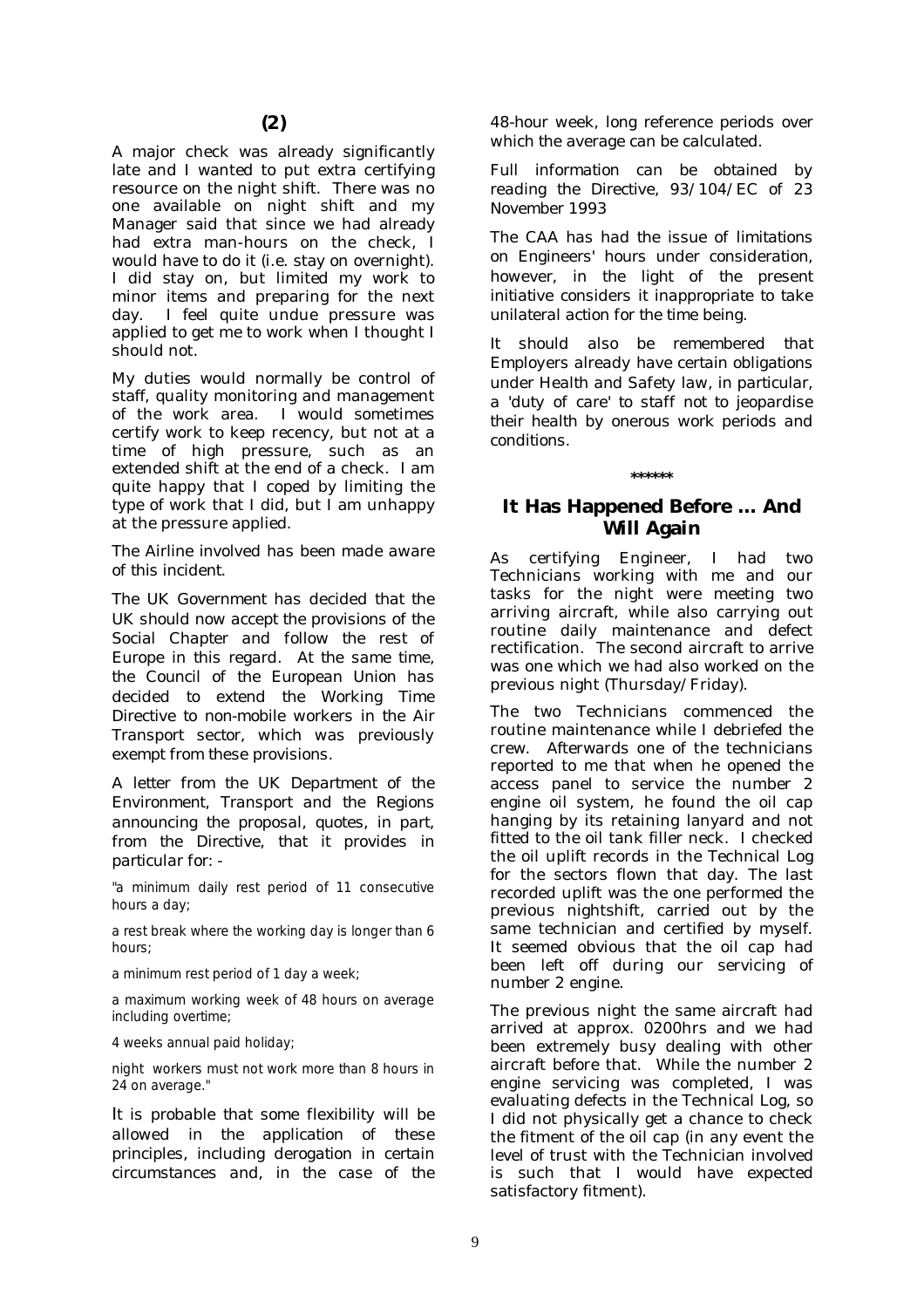Obviously, having flown four sectors there was the potential for partial or complete oil loss with a possible in-flight engine shutdown and the associated consequences of that. In discussing the incident, I found out that the Technician (and myself) had been awake since approx 0730 on the day before and so had been up for about some 18.5 hours of which seven hours had been on shift, and we still had five hours to do at the time of the incident. I believe that tiredness played a part in the incident coupled with the natural low feeling of working at that hour.

*The affects of tiredness in flight crews have long been acknowledged and continue to be the subject of much continuing research and debate. It is only recently that there has been an increasing awareness that this is also an important issue for Engineers.* 

*In this case domestic circumstances intervened with the result that an otherwise adequate rest period was not used for the purpose.* 

*When working shift patterns, adequate Egyptian PT during the preceding rest period is a must!* 

*Failure to check before certifying has contributed to major accidents in the past; checking before certifying not only covers you, it covers your team. We all can make mistakes!* 

*Any information on incidents in which tiredness was a contributing factor would be welcome, in view of the Government initiatives.* 

# **\*\*\*\*\*\*\*\*\*\*\*\***

# **Déjà vu?**

Having met a (*large twin jet*) belonging to a non-UK airline, I noted the following in their aircraft flight and technical log book: "Fuel leak from centre tank seeping into left-hand air conditioning bay"

And the carry forward action: -

"Tank sealing to be carried out when aircraft available, no fuel to be put in centre tank".

In my opinion this aircraft should never be flying in this condition and should never have flown to the UK.

*The CAA view was that provided the requirement to keep the centre tank empty was rigorously observed the procedure was acceptable.* 

*However, two problem areas are apparent with carrying this type of defect. Unusable fuel, unless manually drained, could still be left in the tank in sufficient quantity to cause further leakage at some aircraft attitudes (i.e. the requirement for an empty tank is not fulfilled). Secondly is the difficulty of advising all involved in refuelling, from those calculating the load to those actually putting the fuel onboard the aircraft. They almost certainly would not have access to the Tech Log, resulting in possible inadvertent filling of the tank, further leakage etc. etc.* 

*Shortly before going to press, it is interesting to note that the FAA has issued an AD for this aircraft type, to ensure a minimum of 450 kgs. of fuel in the centre tank at all times. The reason is unconnected with this report, however, it will obviously preclude the carried forward procedure adopted in this case, in the future.* 

#### **\*\*\*\*\*\*\*\*\*\*\*\***

# *GPWS Performance Degradation*

*The following information has been promulgated recently through the IATA Safety Information Exchange Scheme:* 

The investigation into a recent CFIT accident found that the GPWS warning was given much later than scheduled in the equipment.

The degradation in performance of the equipment appeared to be due to the radio altimeter antenna having been painted.

A check of other aircraft found other cases where antennas had been over-painted.

# **Cylinder Pressures vs. Commercial Pressures**

During a routine 100hr inspection, low pressure was found on two cylinders of a (widely used) engine installed on a (twin prop commuter airliner). The cylinders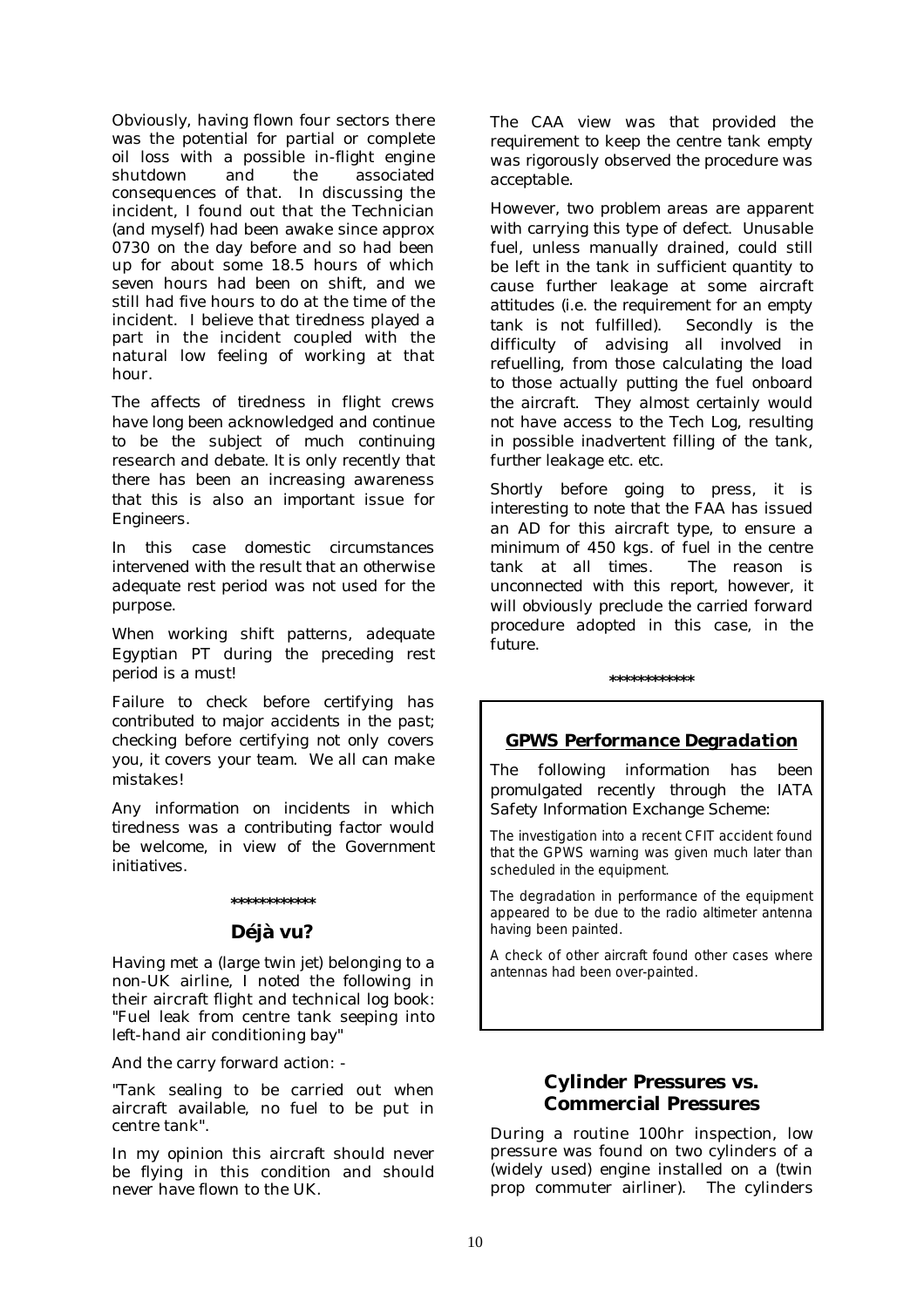were removed, laid out and the valve gear removed. The cylinders were then 'honed' out and the valves re-ground.

This job was carried out on one of three aircraft used on a short island hop scheduled service. Unfortunately, one of the other aircraft developed a fault. The aircraft needed to be repaired and on line ASAP. Both cylinders were re-worked and checked satisfactory, by myself. The Engineer carrying out the job then refitted the cylinders and this was checked on completion and certified. During the ground run a small vibration and rough running was experienced but no 'mag. Drop'. On shut down one of the push rod tubes was bent. Upon removing the push rod tube and push rod it was noticed the push rod was bent. It was assumed the hydraulic tappet had locked so it was removed and checked. A new push rod was fitted and the cylinder re-assembled. Again during the ground run the new push rod and tube bent. The tube, push rod and hydraulic tappet were removed. During re-fit I noticed something unusual about the valve spring collets and ordered the cylinder to be removed.

As with all aircraft engineering there is somebody who desperately needs the aircraft. In this case Operations required it - two hours ago, to compensate for the other faulty aircraft.

Upon removal of the valve spring collets I could still see no problem with the way it had been assembled. Only as I supervised the rebuild did I see the problem. The Engineer had put the collet cap on the wrong spring.

Both cylinders were removed and inspected for damage. It was found the same mistake had been made on the other cylinder but the push rod had not bent sufficiently to bend the push rod tube. All possible damaged components were replaced and the engine ground run AFTER the tappet clearances had been measured. This was a serious mistake, I believe, caused by being pressurised into rushing a job for the sake of passenger schedules being maintained. Imagine what would have happened if the push rod tube had not deformed visibly, as in the case of the other cylinder, and the aircraft had been allowed to return to service!

*The report raises two key points. The first is whether the Maintenance Manual was referred to throughout the job. The second is that this Engineer persisted in spite of the pressure from Operations, trouble shooting thoroughly and completed the job properly. Are we all always as diligent?* 

# **\*\*\*\*\*\*\*\*\*\*\*\*\*\*\*\*\*\*\*\*\*\*\*\*\*\*\*\*\*\*\*\*\*\*\*\*\*\*\*\*\*\*\*\*\***

# **FLIGHT DECK REPORTS**

# **Deferred Defects**

Over the recent past my company has adopted a policy of not clearing defects, but re-entering the defect on the Deferred List at the appropriate 24 hr/3 day/7 day interval. Partly as a result of this the number of deferred defects being carried on the #### fleet has increased from around four to six up to as many as 13 on an aircraft, some of which are sometimes major items of equipment.

The MEL *(Minimum Equipment List)* for this fleet includes a statement permitting the aircraft to depart a maintenance base if "Spares, manpower or time is not available". Is this correct?

*Clarification on the policy for the deferral of defects was sought from CAA (SRG). Their response is reproduced below:* 

The principles and procedures which specify the use of an MEL are laid out in CAP 459.

The starting point for these requirements is Article 16 of the Air Navigation Order. Article 16 essentially prohibits an aircraft from flying with any unserviceable items of equipment required by the Order, unless the Civil Aviation Authority has expressly granted a Permission for such operations.

The Permission granted by the CAA requires the use of an acceptable MEL. The operators MEL will have been compiled to account for his particular operation based on an MMEL *(Master Minimum Equipment List)* approved by the CAA or other acceptable Authority. It should be noted that the MEL can be no less restrictive than the MMEL.

So what does all this mean? If the aircraft is not fully serviceable, or does not comply with the conditions specified in the MEL it can't legally be despatched, unless the situation is addressed by a Configuration Deviation List, or other Special Permission, or is permitted by the Flight Manual or an associated supplement. It is not the case that if the problem is not addressed by the MEL then it's okay to despatch, just the reverse, unless the conditions of the MEL can be met the aircraft should not be flown.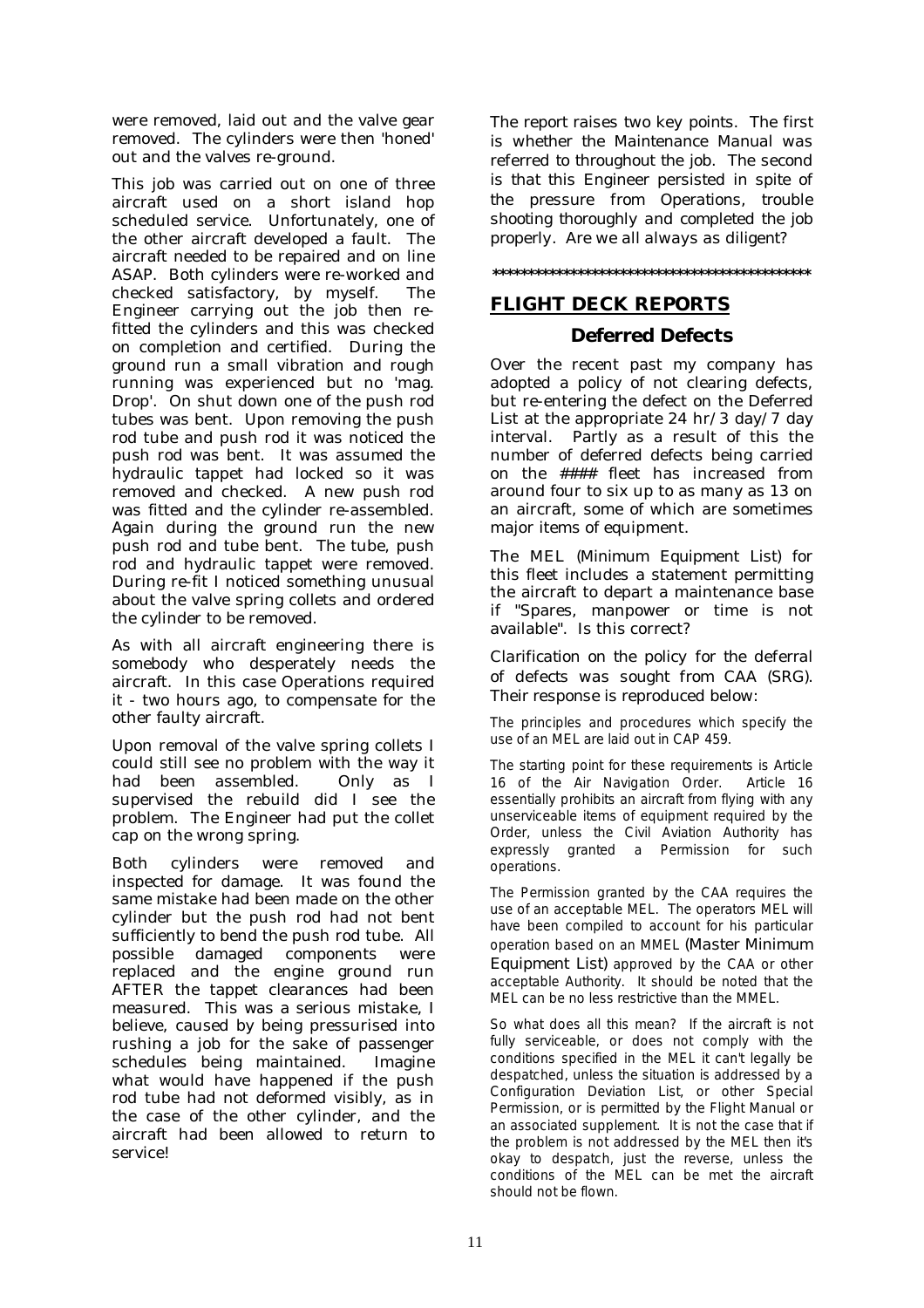It should be recognised that whilst the MMEL/MEL does not prevent operations with a number of items being defective the implications of their interactions, effect on the flightcrew workload/procedures etc must be considered. While some of these situations are considered when MMELs/MELs are prepared, the number of possible combinations make it extremely difficult to cover all eventualities. Good engineering judgement is required in these cases and of course it is the commander's responsibility to determine that the flight can be made safely in accordance with Article 38 of the Air Navigation Order.

Flight outside the conditions of the MEL requires a Special (separate) Permission or an Exemption from the Civil Aviation Authority. This is granted to the Operator on the basis of a CAA investigation and has a validity period. Unless the operator holds such a Permission, flight outside the conditions specified in the MEL cannot be authorised.

As a matter of principle aircraft should not depart a base where rectification action can be carried out, irrespective of manpower, spares and tooling available at that particular time, unless specific permission to do so is granted in the MEL. Manpower, spares and tooling should be brought to the aircraft, the aircraft should not be flown to the resources, unless operation under the MEL or other Permission provides for such a flight. The reporter in this instance pointed out a problem in this respect with one particular MEL and this has now been addressed by the CAA and the organisation concerned.

As a matter of good practice, a copy of CAP 549 should be made available to engineers in every Line and Maintenance Control Office.

#### **\*\*\*\*\*\*\*\*\*\*\*\***

# **A Lesson Relearned - The Hard Way**

A straightforward VFR transit flight in good weather, light wind, cruising 1500ft "your traffic is a Sea King Helicopter, presently 11 miles ILS Runway ##. Cleared to final no 2, report traffic in sight." A little later, Approach Checks done, I asked for a position update. "He's in your 12 o'clock, nine miles ILS". FIRST CLUE MISSED. I spotted the traffic then and aimed off to pick up the localiser about four miles behind, and reported final with the helicopter in sight. I appeared to be overtaking him so, knowing large helicopters normally fly the ILS at about 100 kts, I reduced to 110 kts. SECOND CLUE MISSED. Eight miles out, Landing Checks. There aren't many in this aircraft. Checks complete,

looked up to see I was much closer to the Sea King, less than two miles. Need a rapid speed reduction. THIRD CLUE MISSED. Reducing speed, felt a tiny flutter and momentary loss of response in the ailerons. Finally, it dawned - "that was wake turbulence" - just as the aeroplane departed; a roll to the right which I was unable to stop with full left aileron. I reversed the aileron input, increasing the roll rate to the right, with the intention of clearing the turbulence by changing direction toward the edge of the stream, and dumped the nose hard for speed, regaining control for a loss of 300 ft and a 70 degrees heading change. I reestablished on final where I should have been in the first place - VERY high and landed uneventfully. Subsequent phone call "yes sir, 100 kts or so is normal ILS speed, but this particular helicopter was on test and flying his approach at about 60 kts".

Lessons learnt:

- 1. The other guy may not be doing what you may reasonably assume him to be doing, so don't assume - check. (Read that before somewhere!)
- 2. Given a constant relative bearing, the rate of closure does not become apparent until you are uncomfortably close. (Read that before somewhere too!)
- 3. Experienced, conscientious, sensible professional pilots miss trails of glaringly apparent clues, allowing themselves to be sucked into uncomfortable situations, and if they can then certainly so can I!
- 4. Any pilot who has experienced a loss of control due to wake turbulence knows several things which a pilot who hasn't, doesn't! Fortunately my crew remembered and I survived the experience - this time.

#### **\*\*\*\*\*\*\*\*\*\*\*\***

*Previous issues of FEEDBACK have contained reports detailing incidents in which some form of commercial pressure has contributed to the subsequent occurrence. This issue also contains two such reports.* 

*There are other cases in which individuals find themselves in an increasingly stressful situation by seeking to achieve the corporate objectives without overt*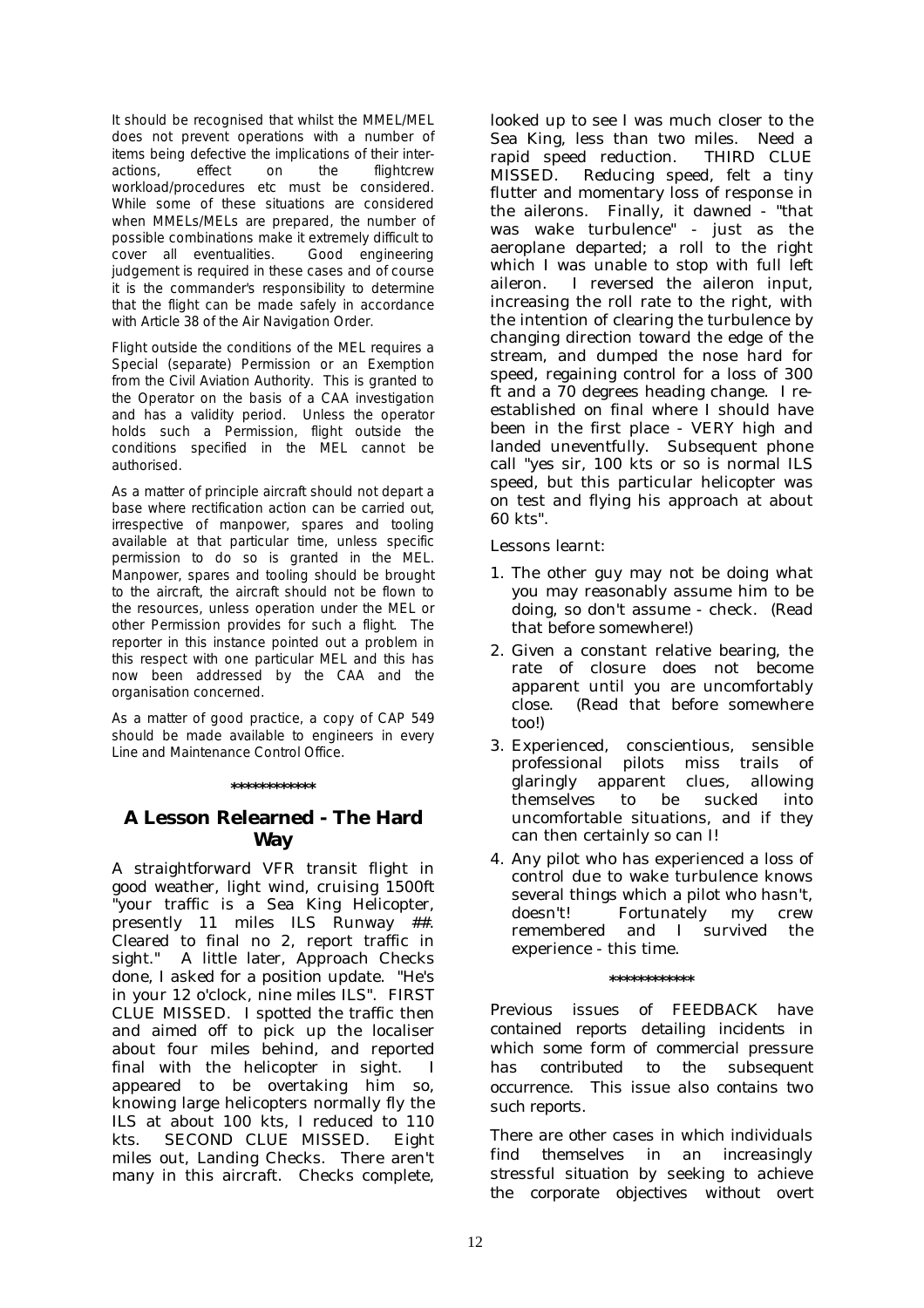*management pressure and without recognising the attendant risks. The following two reports are good examples:* 

# **Nibbled to Death**

The flight into #### *(major European destination)* had been fraught, to say the least. We were running late. #### Radar was an unbroken babble of shouted machine gun foreign language, we couldn't get our calls for descent in, when it came it was in tiny steps, too little too late. Big and very active Cbs *(thunderstorms)* were everywhere. Visibility at the neighbouring field had been 600 metres in rain a few minutes earlier. Bad turbulence at the Outer Marker, where we were suddenly told to hold, immediately changed to a 360 degree orbit. Order, counter order, disorder. Rough as hell, what a trip! On stand feeling threadbare and tense.

Handling Agent asked to get passengers onto bus to minimise delay, this place notorious for inefficiency. No cleaners for 15 minutes. (Half of our quite unrealistic turnaround time gone). No passengers to be seen. Almost 100 to board with one set of steps, yes they'd get another. After 40 mins on the ground passengers appear, still no rear steps. Handling agent assures me there ARE rear steps (she knows I can't see them). After five minutes of boarding, passengers suddenly break from the scrum on the tarmac and make for the rear. 50 minutes after arrival we move off. We're held short for traffic. Nothing for five minutes, so we query. "Opposite direction landing traffic". Five minutes after that he finally appears. We are fuming.

Tower clears us to depart and offers "Turn left after departure and contact Radar". Turn left onto what? We queried it. He repeated it, a little sharply. What the … ? We get airborne, make an early turn to the first beacon on the SID and try to clarify the clearance with Radar. At 1500 ft a.g.l. the FO calls for flaps to initial climb setting. Flaps ARE at initial climb setting! Three green lights shine accusingly below the gear handle.

As we left the runway the FO had called for gear up and I must have gone for the flap lever instead. He didn't notice either.

How on earth could I have done that? The levers are placed apart and on different panels, they are totally dissimilar. What could have possessed me to retract one stage of flap at 100 feet a.g.l.? Why didn't the FO notice? We were certainly very stressed after a fraught arrival and the ineptitude of the turnround, capped by a pointless delay before departure.

I think that under normal circumstances we would never have accepted such a departure clearance, so that was probably the pressure getting to us as well. The FO described it as being "Nibbled to death by #### ducks". Maybe so, but I think we let the pressure get to us and set off in a frame of mind that was simply not conducive to safe aviation. We were lucky.

I'll never underestimate the power of stress again, or over estimate our ability as relatively inexperienced crews on type.

### **\*\*\*\*\*\*\*\*\*\*\*\***

# **Aiming to Please**

DAY 1

The crew had been on Standby at home. At 1930 we were called in to take an aircraft to an offshore installation to provide an aircraft for safety cover. As the work was deemed SAR, normal helicopter CAP 371 duty hours were to be applied. This meant that although the aircraft would be at the installation by midnight the crew would then not be able to start on standby/fly again until 1300 the next day. The contractor for the aircraft was informed of this but wanted the presence of the helicopter.

We arrived at the installation at 2345. The flight up was uneventful and the aircraft was shut down and, due to a good deck crew, tied down by just after midnight. We had agreed between us that to give the customer the earliest start time for the next day we would come off duty at 2359. This would allow a start time of 1300 the next day. (13 hours are required off because of 13 hours on duty).

After putting the aircraft to bed, we were given a 20-minute offshore safety video to watch and then allocated our rooms. The installation provided us both with individual cabins, which included full bathroom facilities. We were told that the installation was having a lifeboat drill at 0730 in which we would be expected to take part and what our part would entail.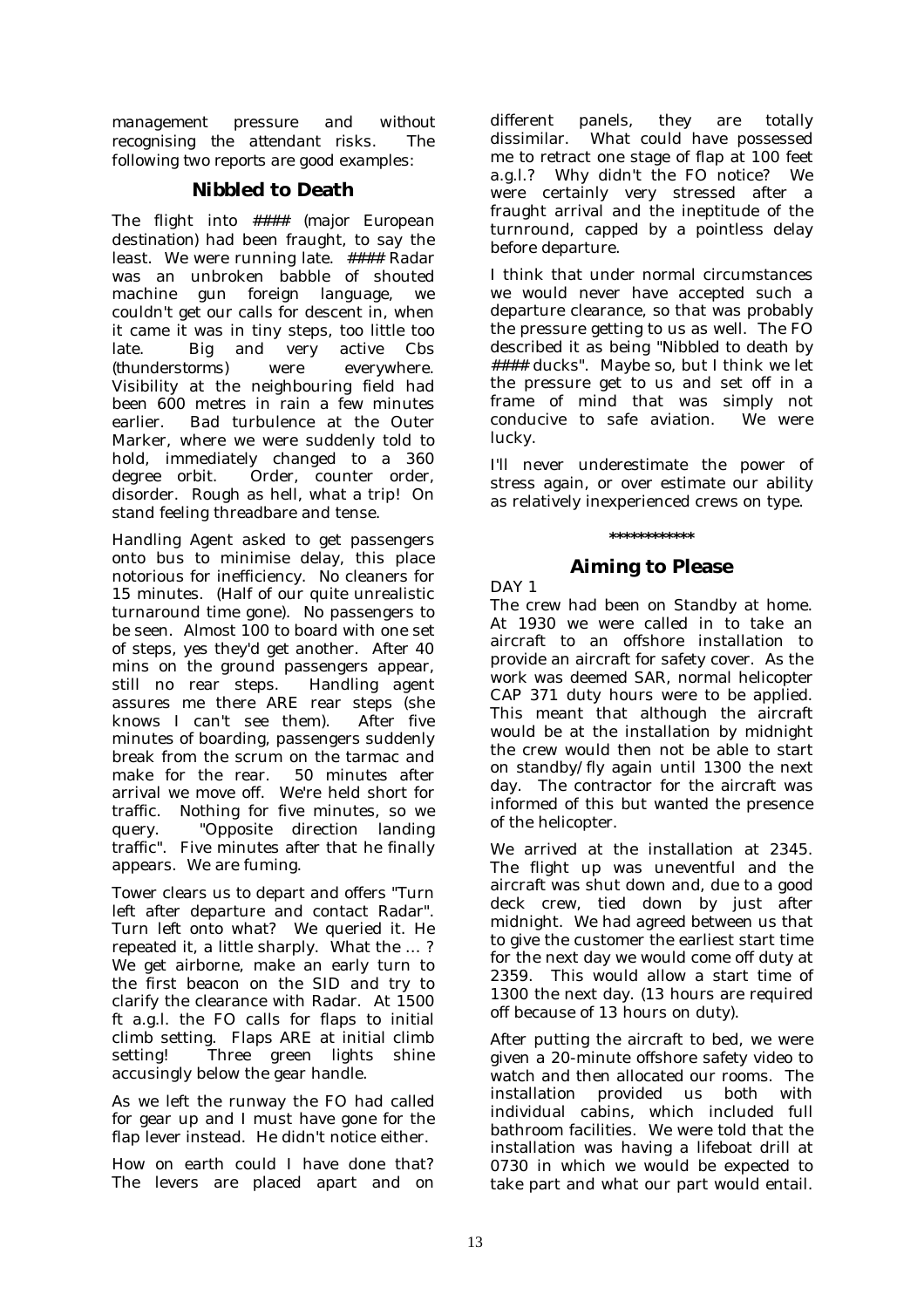We were not required to fly as part of this exercise but were expected to report to our allocated lifeboat station wearing immersion suits and lifejackets.

It was 0100 by the time we got to bed. Getting to sleep was almost impossible due to the new environment of a different bed, the constant noise of a 24-hour working installation, and the slight pitch, roll and heave. In addition, the thought of having to get up at 0730 for an exercise played a little bit on the mind.

The exercise duly came at 0730 and we took part. It lasted a maximum of 30 minutes and we then tried to get some rest. Being already up, it was difficult to get back to sleep again. We came on duty at 1300, but fortunately we were not required to fly. We were told that there would be another aircraft requiring to use the helideck at 0830 the next day. We agreed that we would come off duty at 1900 so that we could come on again at 0700 the next day. This would allow time to prepare the aircraft and also plan a return trip to #### as we were expecting to be replaced.

Again, a sleepless night due to the constant noise of the machinery. The Captain was also up in the early hours checking the tie-downs on the aircraft as the wind had picked up and the sea state became a little rougher. A second night without proper rest.

# DAY<sub>2</sub>

We were on duty at 0700 and prepared the aircraft for flight. The weather was in and planning was made for the return trip to ####. As we could not be released until our replacement aircraft and crew were in the vicinity of the installation, we had to make a short flight to allow the installation's regular crew changeover aircraft in.

On returning to the installation and shutting down, we were informed by our Operations Department that on our return to ####, we would be required to fly a return flight to another installation (a flight time of about 2hrs 30mins). We considered this and accepted it subject to our return time at ####.

We eventually departed the installation at 1140 and routing via another installation which was close by, made our way to ####. The flight was uneventful except for the fact that the weather had

deteriorated worse than was forecast. We had fuel for one approach and then divert to our nominated diversion. The actual at #### at one stage was 600 metres, OVC 001 *(Overcast 100ft*), BKN below 001 *(Broken 100ft)*. Prior to departure, Operations had wanted us to take a rotors-running refuel direct into the next flight. With the deterioration, we discussed the pros and cons of this and decided that it would be prudent to shut down to take a better look at the weather and the options that would be open to us. We realised that this would eat more in to our duty time and therefore we decided on a cut off time as to when we would have to depart on the next sortie.

# THE INCIDENT

We were routing towards ####. The runway in use was favourable for a straight-in approach. We were at FL55 and En route Radar handed us over to #### Approach with about 40nm to the airfield). We were given a clearance to expect an ILS approach but to continue towards the VOR initially. A descent clearance was issued to 3000ft. During the descent we were cleared to report localizer established.

On reporting established we were at approximately 4000ft in the descent and appeared to be close to the glidepath. We were then cleared for the ILS approach. We were approximately 23 miles from touchdown at this point. As handling pilot I called for the Finals Checks, which were duly completed including both altimeters set to QFE. The localizer and glide slope flags were clear and the glide slope bar was approaching the datum mark. As we had been cleared for the ILS, I continued descending on the 'glide slope'. On passing 2500ft on the QFE I noticed that the ILS DME readout was 18nm. Both NAV boxes were set to the ILS frequency and had been identified as had the DME. Both indications were the same. I realised that we were too low and remembered reading something about not using the glidepath until you were within 10nm from touchdown. (I later found this reference in the AICs.)

We asked ATC to climb to 3000ft altitude until we could establish properly. We were told we could maintain our altitude until properly established. I reset the QNH and informed the other pilot that I was doing so.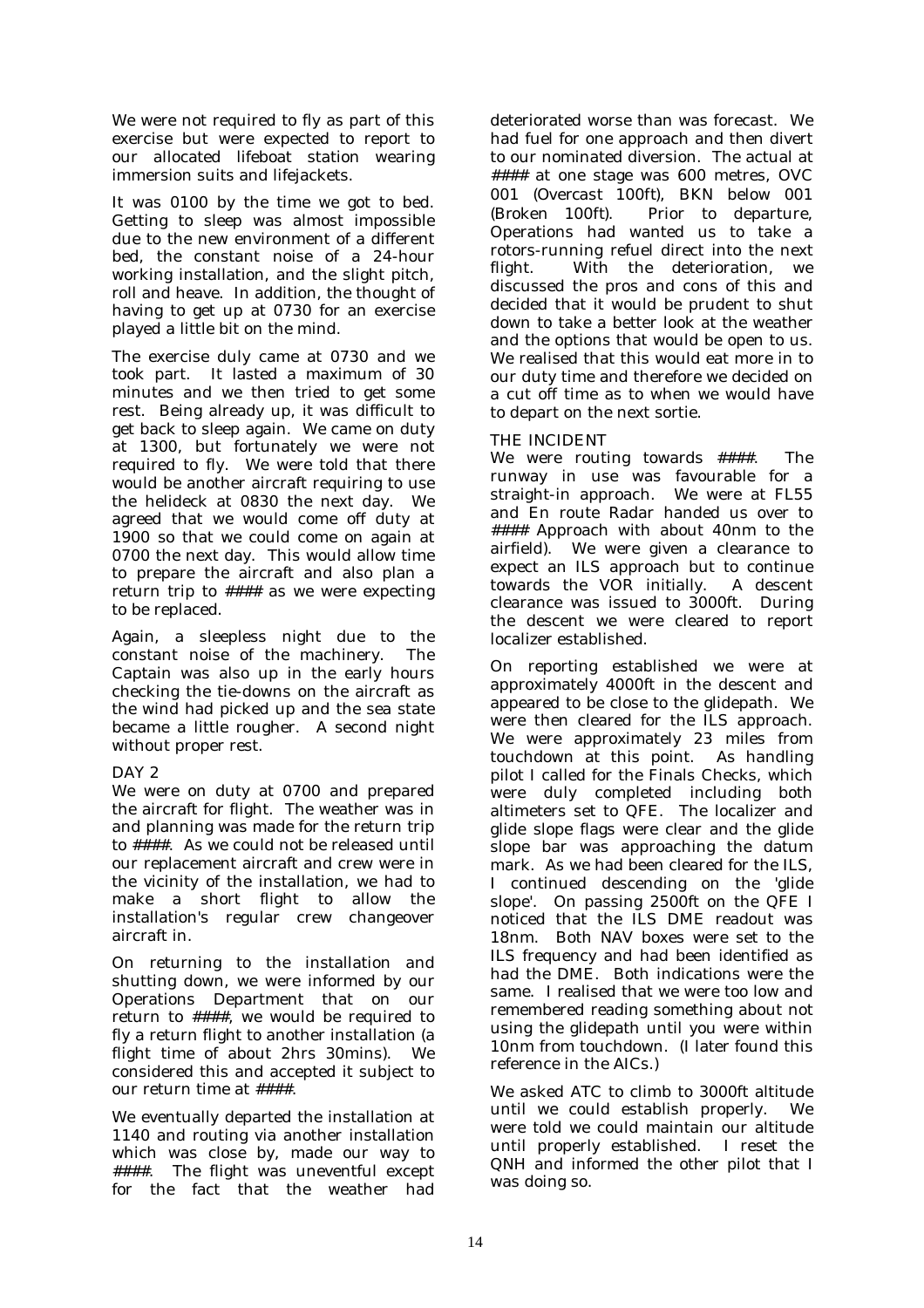We became fully established at approximately 7nm from touchdown. Fatigue was beginning to tell and I did not fly the best of ILS approaches as my scan rate was slow and I was finding it particularly difficult to control the rate of descent and the speed. The non-handling pilot called that he had the lights in sight at about 600ft and took control to land the aircraft. As he took over he queried whether I still had the QNH set as I had not made any of the usual calls (his altimeter was reading approximately 350ft QFE). We had both forgotten to update the Finals Checks. On landing we taxied in and shut down, and gratefully climbed out of the aircraft. Operations were told that we were not going to do the next flight (and thankfully they didn't query as to why).

The points that I gathered from this experience were:

- 1. Do not descend on the ILS until within 10 miles. Had I descended to 3000ft QNH and then intercepted the correct glidepath at 9nm from touchdown (approx 2700ft QFE), I would not have locked on to the false lobe.
- 2. Fatigue can catch up with you very quickly even if you think you are OK. The situation was not particularly stressful and the workload was not particularly high. We had managed to get ourselves out of one situation but then immediately put ourselves into another. Had we been a well rested crew, the second errors would probably not have happened.

*Flight crew and ATCOs are reminded that AIC 34/1997 provides information on the use of ILS facilities in the UK.* 

#### **\*\*\*\*\*\*\*\*\*\*\*\***

# **The Commercial Equation?**

As a pilot flying jets for a "low cost" subsidiary operation, I am becoming increasingly concerned that pressure to improve business efficiency is seriously eroding the long-term safety of the operation.

In order to drive down costs our operation is currently a significant number of crews short of establishment, with uncovered work accommodated by a combination of Day Off working and leave 'Buy Back'. This situation adds pressure to rosters that are already full of multi-sector, multivariant work on largely a six on, two off basis. Supporting scheduled routes by flying into discretion on a regular basis is also expected of crews. Whilst remaining (just) within the letter of the law, the company is operating well beyond the spirit of it by exposing its crews to a risk of long term fatigue.

Further pressure has been brought to bear in the training regime, with a reduction in the simulator sessions per year, on a fleet where most co-pilots have less than 1000hrs total time, and 50% of Captains have less that two years command experience. Again 'ticks in boxes' are adhered to but very little real training/development can be achieved in the limited time that is now available.

Engineering support has also suffered to the extent that it is not unheard of to fly an aircraft with half a dozen defects being deferred in the Tech Log, or to find lifejackets that are time expired. Even major items such as generators or APU's may be carried over for extended periods due to lack of spares, or Engineers to fit them.

These actions lead me to the assumption that Flight Safety is being de-prioritised by my company, with regulatory limits now being regarded as targets to achieve month in, month out. It is my hope that this situation can be reversed before a major incident takes place that forces a rethink on the question of what constitutes 'business efficiency'.

#### **\*\*\*\*\*\*\*\*\*\*\*\***

# **Aah…Automation!**

Departure at light weight from ####, trainee F/O at controls. Autopilot was engaged in NAV and PROFILE modes at about 1000ft. Initial cleared altitude was 3000ft.

Frequency change, altitude capture, acceleration, flaps and slat retractions occurred in quick succession. During flap/slat retraction phase we were<br>re-cleared to 5000ft which I re-cleared to 5000ft which I acknowledged. The F/O reset the selected altitude and initiated climb.

Momentarily distracted by programmed speed going to 'green dot', about 210kts, (when normally it should have been 250kts), I cancelled PROFILE mode and selected 250kts (Pull and turn action on Speed Setting knob)